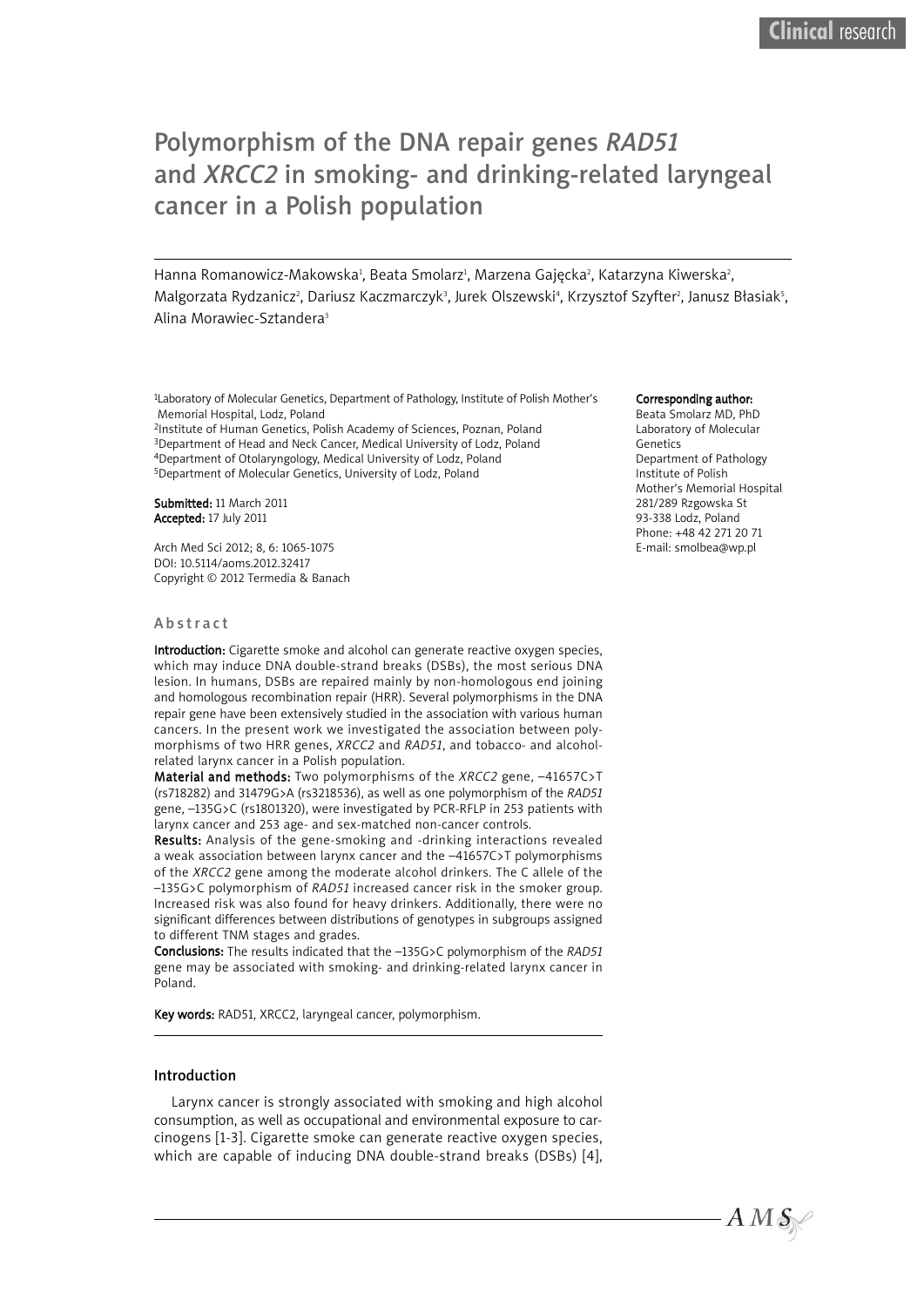H. Romanowicz-Makowska, B. Smolarz, M. Gajęcka, K. Kiwerska, M. Rydzanicz, D. Kaczmarczyk, J. Olszewski, K. Szyfter, J. Błasiak, A. Morawiec-Sztandera

the most serious DNA damage, which, if not repaired or misrepaired, may result in genomic instability, cancer transformation or cell death [5-7].

Double-strand breaks are repaired by two major mechanisms: homologous recombination repair (HRR) and nonhomologous end joining (NHEJ) [8, 9].

RAD51 is a protein playing a central role in HRR through direct interaction with XRCC2, XRCC3, BRCA1, BRCA2 and other proteins to form a complex essential for the repair of DSBs and cross-links in DNA [10].

The *RAD51* gene has been mapped to chromosome 15q14-15 and is highly polymorphic. The involvement of *RAD51* in DNA repair determines its potential role in maintaining genetic stability, which is disturbed in cancer. Therefore the problem of genetic variability of the *RAD51* gene in cancer is worth studying. A substitution G/C at position 135 in the 5' untranslated region (UTR) of the *RAD51* gene (the 135 G/C 5' UTR polymorphism) has been reported as a possible factor to affect *RAD51* mRNA stability [11, 12]. –135G>C polymorphism of *RAD51* is located in the regulatory element of the *RAD51* promoter and is suggested to be associated with messenger RNA expression. A study of women matched for *BRCA1* mutation revealed that the C allele of this polymorphism is associated with a 2-fold lowering of breast and ovarian cancer risk as compared with the wildtype G allele [13]. The results of several previous studies suggested that *RAD51* –135G>C polymorphism might be used as a predictive factor of precancerous lesions for head and neck cancer in a Polish population [14].

The *XRCC2* gene, located at 7q36.1, is an essential part of the homologous recombination repair pathway and a functional candidate for involvement in cancer progression [15]. Common variants within *XRCC2*, including single nucleotide polymorphisms (SNPs) in exon 3 (Arg188His, R188H, rs3218536 or 31479G>A), have been identified as potential cancer susceptibility loci in recent studies, although association results are controversial. The Arg188His polymorphism has been proposed to be a genetic modifier for smoking-related pancreatic cancer and was associated with an increased risk of pharyngeal cancer and oral cancer risk [16-18]. The 188His allele of this polymorphism may be associated with a significantly increased risk of breast cancer, but not with bladder cancer, colorectal adenoma, or skin cancer [19-22].

In the present study the association between the –41657C>T and 31479G>A polymorphisms of the *XRCC2* gene and the –135G>C polymorphism of the *RAD51* gene and smoking- and drinking-related larynx cancer was investigated.

### Material and methods

### **Patients**

Blood samples were obtained from 253 patients: 194 men and 59 women with larynx cancer (squamous cell carcinoma) treated in the Department of Head and Neck Cancer, Medical University of Lodz, Lodz, Poland and the Department of Otolaryngology, Medical University of Poznan, Poland in 2005-2009 and 253 cancer-free age- and sexmatched controls. The patients ranged in age from 48 to 86 years (median: 63 years, mean ± SD: 63.9 ±8.4). There were 138 cases (55%) of grade 1, 104 cases (41%) of grade 2, and 11 cases (4%) of grade 3 in total. According to TNM staging there were 60 cases (24%) of stage I, 33 cases (13%) of stage II, 113 cases (45%) of stage III, 41 cases (16%) of stage IVA, and 6 cases (2%) of stage IVB. The study was approved by the Bioethics Committee of the Medical University of Lodz and each patient gave written consent.

### DNA isolation

Peripheral blood lymphocytes (PBLs) were isolated by centrifugation in a density gradient of Histopaque-1077 (15 min, 280 g). Genomic DNA was isolated from PBLs by phenol/chloroform extraction and proteinase K digestion. The final samples were kept in Tris-EDTA buffer, pH 8, at –20°C until use.

## PCR-RFLP

The PCR-restriction fragment length polymorphism method (PCR-RFLP) was used to detect the genotypes of the –41657C>T and –135G>C polymorphisms as described previously [23, 24]. The 31479G>A polymorphism was determined using the primers 5'-AGTTGCTGCCATGCCTTACA-3' and 5'-TGTAGTCACCCATCTCTCTGC-3' at a final Mg<sup>2+</sup> concentration of 1.5 mM and annealing temperature 58°C. The 290 bp PCR product was digested overnight with 3 U of the restriction enzyme HphI. The homozygous A/A genotype produced 148 bp and 142 bp fragments, whereas the heterozygous genotype G/A produced three fragments of 290 bp, 148 bp and 142 bp, and the homozygous G/G genotype abolished the restriction site of *Hph*I and resulted in one 290 bp fragment. Restriction fragments were analyzed on an 8% polyacrylamide gel stained with ethidium bromide.

### Statistical analysis

For each polymorphism, departure of the genotype distribution from that expected from Hardy-Weinberg equilibrium was assessed using the standard  $\gamma^2$  test or Fisher's exact test (for  $N \leq 10$ ). Genotype frequencies in cases and controls were compared by  $\chi^2$  tests. The genotype-specific risks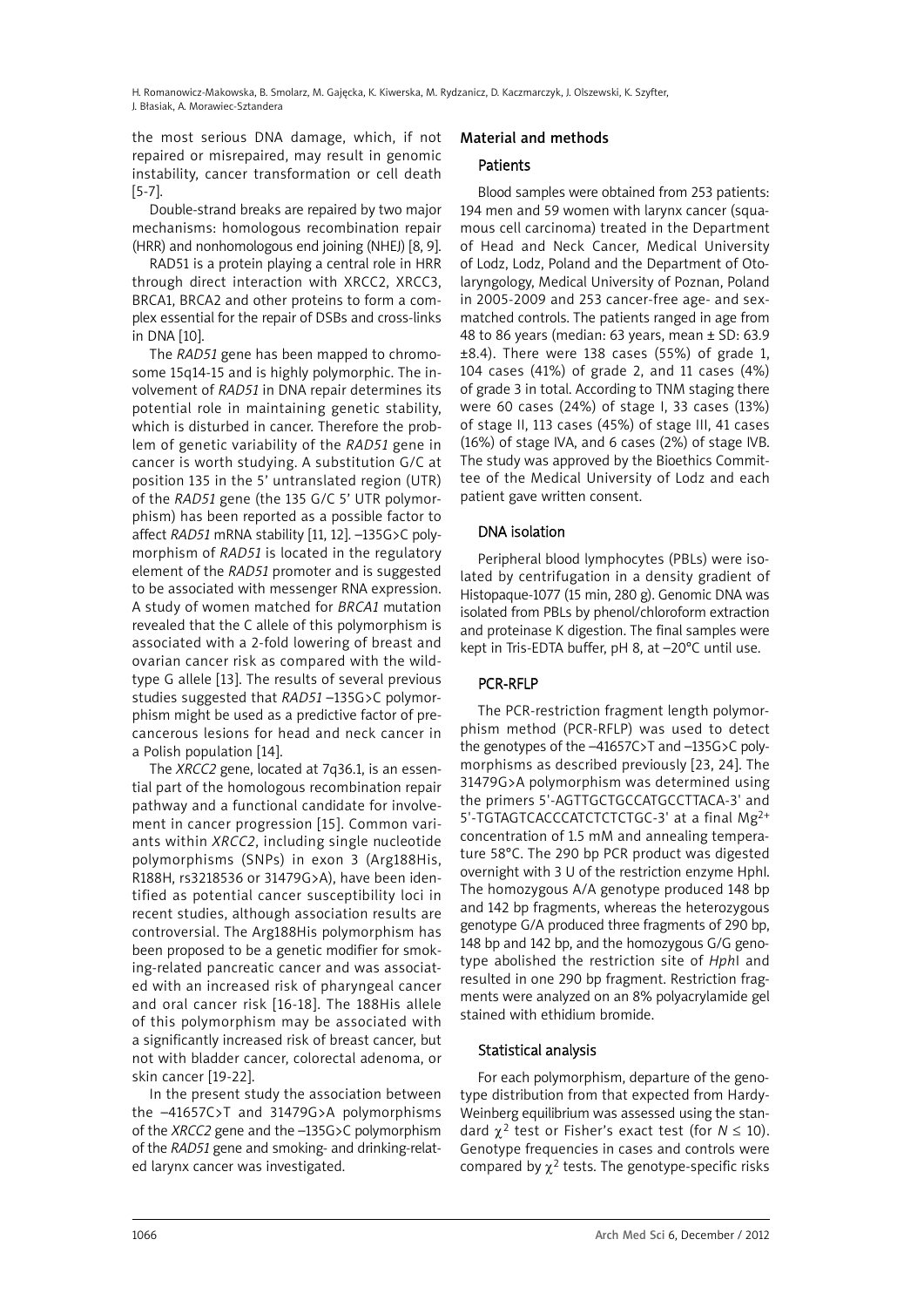were estimated as odds ratios (ORs). In all cases wild type genotype served as a reference group.

### Results

### *XRCC2* and *RAD51* gene polymorphisms

Table I displays the distribution of genotypes and frequency of alleles of the –41657C>T, 31479G>A and –135G>C polymorphisms in patients with larynx cancer and controls. All distributions of genotypes and alleles were in Hardy-Weinberg equilibrium. We did not find any significant difference in genotype or allele frequencies in patients with cancer and controls ( $p > 0.05$ ).

Table II shows the haplotype distribution of *XRCC2*. The haplotype analysis according to wild

Table I. Distribution of genotypes and odds ratios (OR) of the 31479G>A and 41657C>T polymorphisms of the *XRCC2* gene and the –135G>C polymorphism of the *RAD51* gene in patients with larynx cancer and controls

| Genotype                  | Patients ( $N = 253$ ), $n$ (%) | Controls ( $N = 253$ ), $n$ (%) | OR (95% CI)a      | Value of pb |
|---------------------------|---------------------------------|---------------------------------|-------------------|-------------|
| 31479G>A XRCC2            |                                 |                                 |                   |             |
| G/G                       | 230 (90.9)                      | 240 (94.9)                      | 1.00 Ref.         |             |
| G/A                       | 22(8.7)                         | 13(5.1)                         | 1.76 (0.86-3.59)  | 0.157       |
| A/A                       | 1(0.4)                          | $\mathbf 0$                     | NE                |             |
| $G/A + A/A$               | 23(9.1)                         | 13(5.1)                         | 1.84 (0.91-3.73)  | 0.119       |
| G                         | 482 (95)                        | 493 (97)                        | 1.00 Ref.         |             |
| Α                         | 24(5)                           | 13(3)                           | $1.88(0.95-3.75)$ | 0.093       |
| -41657C>T XRCC2           |                                 |                                 |                   |             |
| C/C                       | 88 (34.8)                       | 75 (29.6)                       | 1.00 Ref.         |             |
| C/T                       | 148 (58.5)                      | 168 (66.4)                      | $0.75(0.51-1.09)$ | 0.165       |
| T/T                       | 17(6.7)                         | 10(4.0)                         | 1.44 (0.63-3.35)  | 0.507       |
| $C/T + T/T$               | 165(65.2)                       | 178 (70.4)                      | $0.79(0.54-1.14)$ | 0.254       |
| $\mathsf{C}$              | 324 (64)                        | 318 (63)                        | 1.00 Ref.         |             |
| T                         | 182 (36)                        | 188 (37)                        | $0.95(0.74-1.23)$ | 0.740       |
| $-135G$ >C RAD51          |                                 |                                 |                   |             |
| G/G                       | 174 (68.8)                      | 190 (75.1)                      | 1.00 Ref.         |             |
| G/C                       | 69 (27.3)                       | 58 (22.9)                       | $1.29(0.87-1.94)$ | 0.145       |
| C/C                       | 10(3.9)                         | 5(2.0)                          | 2.18 (0.73-6.51)  | 0.242       |
| $G/C + C/C$               | 79 (31.2)                       | 63 (24.9)                       | 1.37 (0.92-2.02)  | 0.138       |
| G                         | 417 (82)                        | 438 (86)                        | 1.00 Ref.         |             |
| $\overline{\overline{c}}$ | 89 (18)                         | 68 (14)                         | 1.37 (0.97-1.94)  | 0.082       |

*NE – not estimated, aCrude odds ratio (OR), 95% CI – confidence interval at 95%, b*χ*2*

Table II. Haplotype distribution and frequencies of *XRCC2* gene polymorphisms in larynx cancer patients and controls

| Haplotypes        | Patients ( $N = 253$ ), $n$ (%) | Controls ( $N = 253$ ), $n$ (%) | OR (95% CI)a      | Value of p <sup>b</sup> |
|-------------------|---------------------------------|---------------------------------|-------------------|-------------------------|
| XRCC2-31479-41657 |                                 |                                 |                   |                         |
| $G/G-C/C$         | 79 (31.2)                       | 74 (29.2)                       | 1.00 Ref.         |                         |
| $G/A-C/C$         | 9(3.6)                          | 3(1.2)                          | 2.81 (0.73-10.78) | 0.207                   |
| $A/A-C/C$         | $\mathbf 0$                     | $\Omega$                        | <b>NE</b>         |                         |
| $G/G-C/T$         | 136 (53.8)                      | 158 (62.4)                      | $0.81(0.54-1.19)$ | 0.327                   |
| $G/A-C/T$         | 13(5.1)                         | 8(3.2)                          | 1.52 (0.59-3.88)  | 0.516                   |
| $A/A-C/T$         | 1(0.4)                          | $\Omega$                        | <b>NE</b>         |                         |
| $G/G-T/T$         | 15(5.9)                         | 8(3.2)                          | 1.75 (0.70-4.38)  | 0.319                   |
| $G/A-T/T$         | $\mathbf 0$                     | 2(0.8)                          | <b>NE</b>         |                         |
| $A/A-T/T$         | $\Omega$                        | $\Omega$                        | <b>NE</b>         |                         |

*NE – not estimated, aCrude odds ratio (OR), 95% CI – confidence interval at 95%, b*χ*2*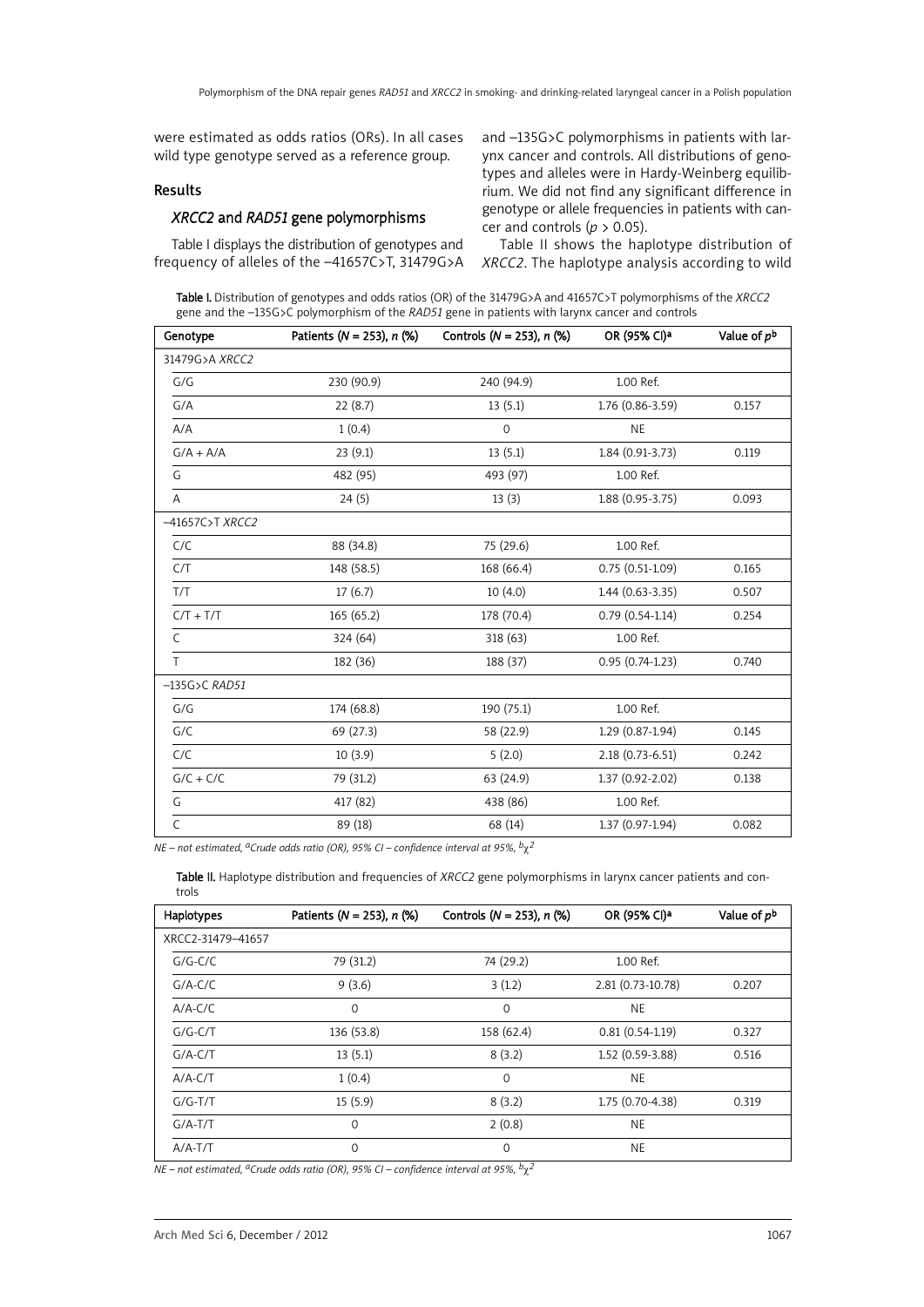H. Romanowicz-Makowska, B. Smolarz, M. Gajęcka, K. Kiwerska, M. Rydzanicz, D. Kaczmarczyk, J. Olszewski, K. Szyfter, J. Błasiak, A. Morawiec-Sztandera

type of G31479G-C41657C showed a lack of association with laryngeal cancer.

In order to evaluate whether the polymorphisms were associated with the progression of larynx cancer, individuals were categorized into groups according to the cancer staging system of the TNM Classification of Malignant Tumours.

We did not find any association of the *XRCC2* and *RAD51* polymorphisms in the patient group with cancer progression assessed by TNM staging (*p* > 0.05) (data not shown).

There were no significant differences between distributions of genotypes in subgroups assigned to a particular histological grade (*p* > 0.05).

### Gene-smoking and gene-alcohol drinking interaction

All patients and controls were divided into four groups: non-smokers (never), subjects smoking 10 cigarettes per day for 10 years (ever), those smoking 20 cigarettes per day for 20 years (moderate), and those smoking 20 cigarettes per day for 30 years (heavy). Among patients, 110 were ever smokers, 41 were moderate smokers, and 79 were heavy smokers. There were 76 ever, 31 moderate and 23 heavy smokers in the control group. The group of never smokers comprised 123 controls and 32 patients.

We investigated the relationship between smoking and the risk for larynx cancer, independent of genotype. We compared cancer patients and controls according to their smoking habits. Smoking significantly increased the risk of larynx cancer. Individuals who declared that they were moderate smokers had a slightly smaller odds ratio ( $OR =$ 8.57; 95% CI: 5.19-13.98) than individuals who declared that they were former smokers (ever group) (OR = 9.89; 95% CI: 6.84-14.28). Alcohol consumption also significantly increased the risk of larynx cancer. However, the effect of alcohol consumption was not so strong as smoking; for example, heavy smokers had OR almost five times greater (OR = 29.10; 95% CI: 17.37-49.45) than heavy drinkers (OR = 6.26; 95% CI: 3.58-11.03).

Table III shows the genotype distribution in cases and controls. Odds ratio analysis showed a statistically significant positive association of larynx cancer risk and smoking status for carriers of the C allele of the –135G>C polymorphism of the *RAD51* gene. The risk of larynx cancer increased significantly in heavy smokers.

We also investigated the association between the polymorphisms and alcohol consumption (Table IV). Drinking habits were categorized in terms of non-drinking, moderate and heavy drinkers. We defined "moderate" drinking as 1-2 drinks/day, and "heavy" drinking as 3 or more drinks/day. In the control group there were 112 non-drinkers, 121 moderate and 20 heavy drinkers. Among patients, 60 were non-drinkers, 150 moderate and 43 heavy drinkers.

We found a statistically significant increase in risk of laryngeal cancer in the group of heavy alcohol drinkers carrying the C allele of the –135G>C polymorphism of the *RAD51* gene. An observed increased risk of larynx cancer associated with this polymorphism for moderate alcohol drinkers was not statistically significant. We found a positive association between the risk of larynx cancer and the C/T genotype of the –41657C>T polymorphism of the *XRCC2* gene in moderate drinkers.

The findings indicated that a statistically significant increased risk of head and neck cancer in nondrinkers was associated with heterozygous G31479A and the combined G31479A-A31479A genotype. The variant A allele of *XRCC2* increased cancer risk in this group (Table IV).

### **Discussion**

An attempt was undertaken in the present study to determine whether single nucleotide polymorphisms (SNPs) in the DNA repair pathway (*XRCC2* –41657C>T, *XRCC2* 31479G>A, and *RAD51* –135G>C) were associated with the risk of smoking- and drinking-related larynx cancer.

Tobacco smoking and alcohol drinking generate oxidative DNA damage which may contribute to larynx cancer. Tobacco smoke contains high quantities of chemical carcinogens, such as polycyclic aromatic hydrocarbons, aromatic amines, *N*-nitroso compounds and reactive oxygen species (ROS). These chemicals can form bulky adducts after activation by specific enzymes [25], and can induce a variety of oxidative damage [25-28].

A causal association has been established between alcohol consumption and cancers of the oral cavity, larynx, liver, colon, rectum, esophagus, pancreas and lung as well as breast cancer in women. The effect of alcohol can be modulated by polymorphisms in genes encoding enzymes for ethanol metabolism (alcohol dehydrogenases, aldehyde dehydrogenases, and cytochrome P450 2E1), folate metabolism, and DNA repair [29, 30]. Alcohol consumption is increasing in many countries and is an important cause of cancer worldwide [31].

Several studies have reported that the genes involved in DNA repair and in the maintenance of genome integrity play a crucial role in protecting against mutations that lead to cancer. Single nucleotide polymorphisms have been identified in several DNA repair genes, such as *XRCC2* and *RAD51*, but the influence of specific genetic variants on repair phenotype and cancer risk has not yet been clarified. The polymorphisms chosen for this study have been shown to have functional sig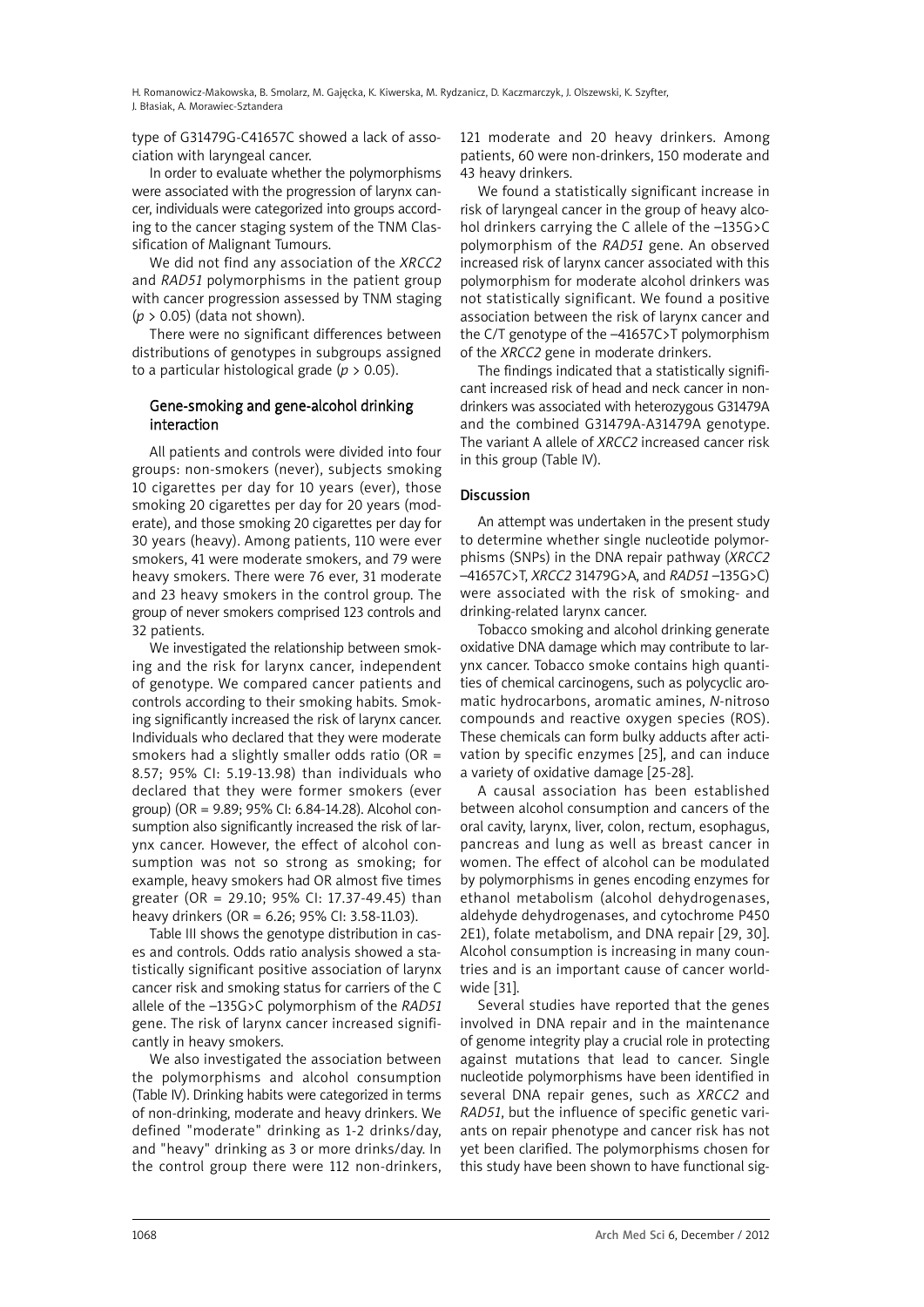T**able III.** Distribution of genotypes and odds ratios (OR) of the 31479G>A and 41657C>T polymorphisms of the ~135G>C polymorphism of the *RADS1* gene in patients with<br>larynx cancer and the control group according to smoki *D51* gene in patients with Table III. Distribution of genotypes and odds ratios (OR) of the 31479G>A and 41657C>T polymorphisms of the *XRCC2* gene and the –135G>C polymorphism of the *RA* larynx cancer and the control group according to smoking status

| Genotype        |                               | Non-smokers                      |                                                       |                                | Ever smokers                    |                                                    |                                 | Moderate smokers                |                                                    |                                 | Heavy smokers                   |                                                    |
|-----------------|-------------------------------|----------------------------------|-------------------------------------------------------|--------------------------------|---------------------------------|----------------------------------------------------|---------------------------------|---------------------------------|----------------------------------------------------|---------------------------------|---------------------------------|----------------------------------------------------|
|                 | Patients<br>(N = 32)<br>n (%) | Controls<br>$(N = 123)$<br>n (%) | Crude OR<br>Adjusted<br>$(95%$ CI)<br>ORª (p)<br>Q    | $(N=101)$<br>Patients<br>n (%) | Controls<br>$(N = 76)$<br>n (%) | Crude OR<br>Adjusted<br>$(95%$ CI)<br>ORª (p)<br>Q | Patients<br>$(N = 41)$<br>n (%) | Controls<br>$(N = 31)$<br>n (%) | Crude OR<br>Adjusted<br>$(95%$ CI)<br>ORª(p)<br>G) | Patients<br>$(N = 79)$<br>n (%) | Controls<br>$(N = 23)$<br>n (%) | Crude OR<br>Adjusted<br>$(95%$ CI)<br>ORª (p)<br>Q |
| 31479G>A XRCC2  |                               |                                  |                                                       |                                |                                 |                                                    |                                 |                                 |                                                    |                                 |                                 |                                                    |
| ს<br>ს          | 29 (91)                       | 119 (97)                         | 1.00 Ref.                                             | 89 (88)                        | 70 (92)                         | $1.00$ Ref                                         | 37 (90)                         | 30 (97)                         | $1.00$ Ref                                         | 75 (95)                         | 21 (91)                         | 1.00 Ref                                           |
| G/A             | 3(9)                          | 4(3)                             | 3.07 (0.65-14.51)<br>0.13 ( < 0.001)<br>(0.155)       | 11(11)                         | 6(8)                            | 1.44 (0.51-4.09)<br>2.36 (0.110)<br>(0.662)        | 4(10)                           | 1(3)                            | 3.24 (0.34-30.57)<br>3.35 (0.294)<br>(0.277)       | 4(5)                            | 2(9)                            | $0.56(0.09 - 3.27)$<br>3.50 (0.161)<br>(0.408)     |
| 4/4             | $\circ$                       | $\circ$                          |                                                       | 1(1)                           | $\circ$                         | $\overline{\phantom{a}}$                           | $\circ$                         | $\frac{1}{2}$                   | $\mathbf{I}$                                       | $\circ$                         | $\frac{1}{2}$                   |                                                    |
| $G/A + A/A$     | 3(9)                          | 4(3)                             | 3.07 (0.65-14.51)<br>$0.13$ (< $0.001$ )<br>(0.155)   | 12(12)                         | 6(8)                            | 1.57 (0.56-4.40)<br>2.36 (0.110)<br>(0.537)        | 4(10)                           | 1(3)                            | 3.24 (0.34-30.57)<br>3.35 (0.294)<br>(0.277)       | 4(5)                            | 2(9)                            | $0.56(0.09 - 3.27)$<br>3.50 (0.161)<br>(0.408)     |
| U               | 61 (95.3)                     | 242 (98.4)                       | $1.00$ Ref                                            | 189 (93.6)                     | 146 (96.1)                      | $1.00$ Ref                                         | 78 (95)                         | 61 (98.4)                       | $1.00$ Ref                                         | 154 (97.5)                      | 44 (95.6)                       | $1.00$ Ref                                         |
| $\prec$         | 3(4.7)                        | 4(1.6)                           | 2.97 (0.65-13.65)<br>0.11 ( 0.001)<br>(0.157)         | 13(6.4)                        | 6(3.9)                          | 1.67 (0.62-4.51)<br>2.39 (0.130)<br>(0.431)        | 4(5)                            | 1(1.6)                          | 3.12 (0.34-28.71)<br>3.32 (0.292)<br>(0.282)       | 4 (2.5)                         | 2(4.4)                          | $0.57(0.10-3.23)$<br>3.49 (0.160)<br>(0.407)       |
| -41657C>T XRCC2 |                               |                                  |                                                       |                                |                                 |                                                    |                                 |                                 |                                                    |                                 |                                 |                                                    |
| <b>SC</b>       | 9 (28)                        | 32 (26)                          | 1.00 Ref                                              | 35 (35)                        | 19 (25)                         | $1.00$ Ref                                         | 13 (32)                         | 12 (39)                         | $1.00$ Ref                                         | 31 (39)                         | 12 (52)                         | 1.00 Ref                                           |
| 5               | 20 (63)                       | 86 (70)                          | $0.82(0.34 - 2.00)$<br>$0.25$ (< $0.001$ )<br>(0.841) | 60 (59)                        | 52 (68)                         | $0.62(0.32 - 1.22)$<br>1.45 (0.110)<br>(0.228)     | 23 (56)                         | 19(61)                          | 1.11 (0.41-3.01)<br>1.17 (0.646)<br>(0.823)        | 45 (57)                         | 11(48)                          | 1.58 (0.62-4.04)<br>5.41 (< $0.001$ )<br>(0.466)   |
| T/T             | 3(9)                          | 5(4)                             | 2.13 (0.43-10.68)<br>0.35 (0.049)<br>0.300            | 6(6)                           | 5(7)                            | $0.65(0.17 - 2.41)$<br>1.19 (0.778)<br>(0.375)     | 5 (12)                          | $\circ$                         | J.                                                 | 3(4)                            | $\circ$                         | $\mathbf{I}$                                       |
| $CT + T$        | 23 (72)                       | 91 (74)                          | $0.89(0.37 - 2.14)$<br>0.31 ( 0.001)<br>(0.806)       | 66 (65)                        | 57 (75)                         | $0.62(0.32 - 1.22)$<br>1.64 (0.190)<br>(0.223)     | 28 (68)                         | 19 (61)                         | 1.36 (0.51-3.61)<br>2.78 (0.060)<br>(0.708)        | 48 (61)                         | 11 (48)                         | 1.68 (0.66-4.30)<br>1.62 (0.669)<br>(0.386)        |
| $\cup$          | 38 (59.4)                     | 150 (60.9)                       | 1.00 Ref                                              | 130 (64)                       | 90 (59.2)                       | 1.00 Ref                                           | 49 (59.8)                       | 43 (69.4)                       | 1.00 Ref                                           | 107 (67.7)                      | 35 (76.1)                       | 1.00 Ref                                           |

Polymorphism of the DNA repair genes *RAD51* and *XRCC2* in smoking- and drinking-related laryngeal cancer in a Polish population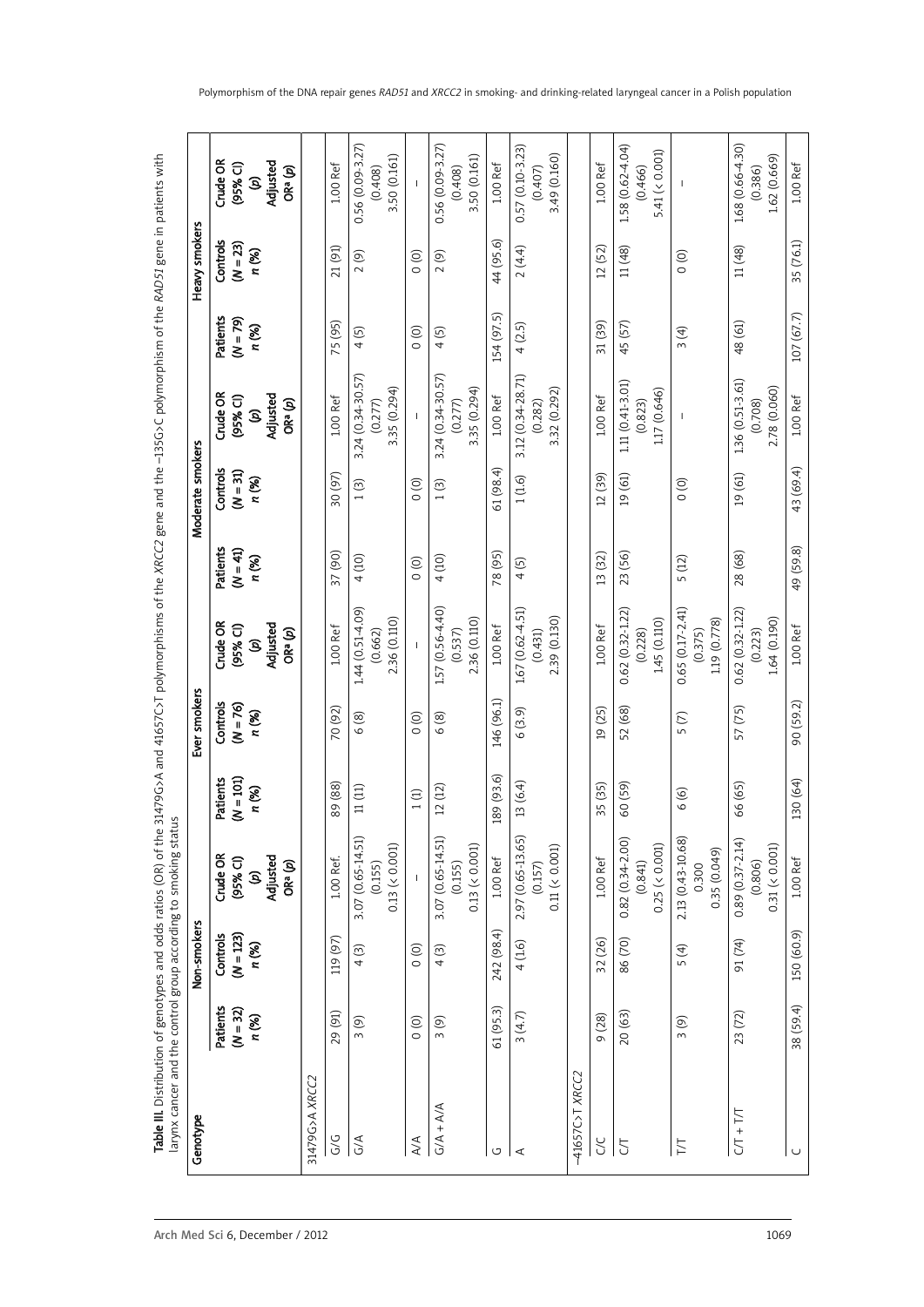| H. Romanowicz-Makowska, B. Smolarz, M. Gajęcka, K. Kiwerska, M. Rydzanicz, D. Kaczmarczyk, J. Olszewski, K. Szyfter, |  |
|----------------------------------------------------------------------------------------------------------------------|--|
| J. Błasiak, A. Morawiec-Sztandera                                                                                    |  |

| Table III. Cont.                              |                                 |                                  |                                                    |                                  |                                 |                                                |                                 |                                 |                                              |                                 |                                 |                                                |
|-----------------------------------------------|---------------------------------|----------------------------------|----------------------------------------------------|----------------------------------|---------------------------------|------------------------------------------------|---------------------------------|---------------------------------|----------------------------------------------|---------------------------------|---------------------------------|------------------------------------------------|
| Genotype                                      |                                 | Non-smokers                      |                                                    |                                  | Ever smokers                    |                                                |                                 | Moderate smokers                |                                              |                                 | Heavy smokers                   |                                                |
|                                               | Patients<br>$(N = 32)$<br>n (%) | Controls<br>$(N = 123)$<br>n (%) | Crude OR<br>$(95%$ CI)<br>S)                       | $(N = 101)$<br>Patients<br>n (%) | Controls<br>$(N = 76)$<br>n (%) | Crude OR<br>$(95%$ CI)<br>S                    | Patients<br>$(N = 41)$<br>n (%) | Controls<br>$(N = 31)$<br>n (%) | Crude OR<br>$(95%$ CI)<br>S)                 | Patients<br>$(N = 79)$<br>n (%) | Controls<br>$(N = 23)$<br>n (%) | Crude OR<br>$(95%$ CI)<br>Q                    |
|                                               |                                 |                                  | Adjusted<br>ORª (p)                                |                                  |                                 | Adjusted<br>ORª(p)                             |                                 |                                 | Adjusted<br>ORª(p)                           |                                 |                                 | Adjusted<br>ORª(p)                             |
|                                               | 26 (40.6)                       | 96 (39.1)                        | 1.06 (0.61-1.87)<br>$0.32$ (< $0.001$ )<br>(0.920) | 72 (36)                          | 62 (40.8)                       | $0.81(0.52 - 1.24)$<br>1.94 (0.198)<br>(0.380) | 33 (40.2)                       | 19 (30.6)                       | 1.52 (0.76-3.06)<br>2.88 (0.071)<br>(0.312)  | 51 (32.3)                       | 11(23.9)                        | 1.51 (0.71-3.22)<br>1.59 (0.658)<br>(0.365)    |
| $-135G$ >C RAD51                              |                                 |                                  |                                                    |                                  |                                 |                                                |                                 |                                 |                                              |                                 |                                 |                                                |
| 9)<br>G                                       | 20 (63)                         | 91 (74)                          | $1.00$ Ref                                         | 70 (69)                          | 56 (74)                         | $1.00$ Ref                                     | 27 (66)                         | 24 (77)                         | 1.00 Ref                                     | 57 (72)                         | 21 (91.3)                       | $1.00$ Ref                                     |
| <b>G/C</b>                                    | 10(31)                          | 29 (24)                          | 1.57 (0.66-3.73)<br>0.16 (< 0.001)<br>(0.427)      | 30 (30)                          | 18 (24)                         | 1.33 (0.67-2.63)<br>2.12 (0.024)<br>(0.511)    | 12 (29)                         | 7(23)                           | 152 (0.52-4.49)<br>1.71 (0.288)<br>(0.624)   | 17(22)                          | 2(8.7)                          | 3.13 (0.66-14.72)<br>6.60 (0.001)<br>(0.110)   |
| 20                                            | 2(6)                            | 3(2)                             | 3.03 (0.47-19.36)<br>$0.18$ (< 0.001)<br>(0.239)   | 1(1)                             | 2(3)                            | $0.40(0.03 - 4.52)$<br>0.58 (0.663)<br>(0.424) | 2(5)                            | $\frac{1}{2}$                   | I                                            | 5 (6)                           | $\circ$                         |                                                |
| $G/C + C/C$                                   | 12(37)                          | 31 (26)                          | 1.76 (0.72-4.01)<br>$0.13$ (< $0.001$ )<br>(0.256) | 31 (31)                          | 20 (27)                         | $1.24(0.64 - 2.41)$<br>1.96 (0.040)<br>(0.639) | 14 (34)                         | 7(23)                           | $1.77(0.62-5.13)$<br>2.01 (0.015)<br>(0.420) | 22 (28)                         | 2(8.7)                          | 4.05 (0.87-18.74)<br>8.20 (< 0.001)<br>(0.103) |
| U                                             | 50 (78.1)                       | 211 (85.8)                       | $1.00$ Ref                                         | 170 (84)                         | 130 (85.5)                      | $1.00$ Ref                                     | 66 (80.5)                       | 55 (88.7)                       | $1.00$ Ref                                   | 131 (83)                        | 44 (95.7)                       | 1.00 Ref                                       |
|                                               | 14 (21.9)                       | 35 (14.2)                        | 1.68 (0.84-3.37)<br>0.10 (< 0.001)<br>(0.193)      | 32 (16)                          | 22(14.6)                        | 1.11 (0.62-2.00)<br>1.86 (0.036)<br>(0.841)    | 16 (19.5)                       | 7(11.3)                         | $1.90(0.73-4.96)$<br>2.12 (0.019)<br>(0.269) | 27(17)                          | 2(4.3)                          | 4.53 (1.03-19.84)<br>8.25 (< 0.001)<br>(0.029) |
| aOdds ratio adjusted by age, sex and drinking |                                 |                                  |                                                    |                                  |                                 |                                                |                                 |                                 |                                              |                                 |                                 |                                                |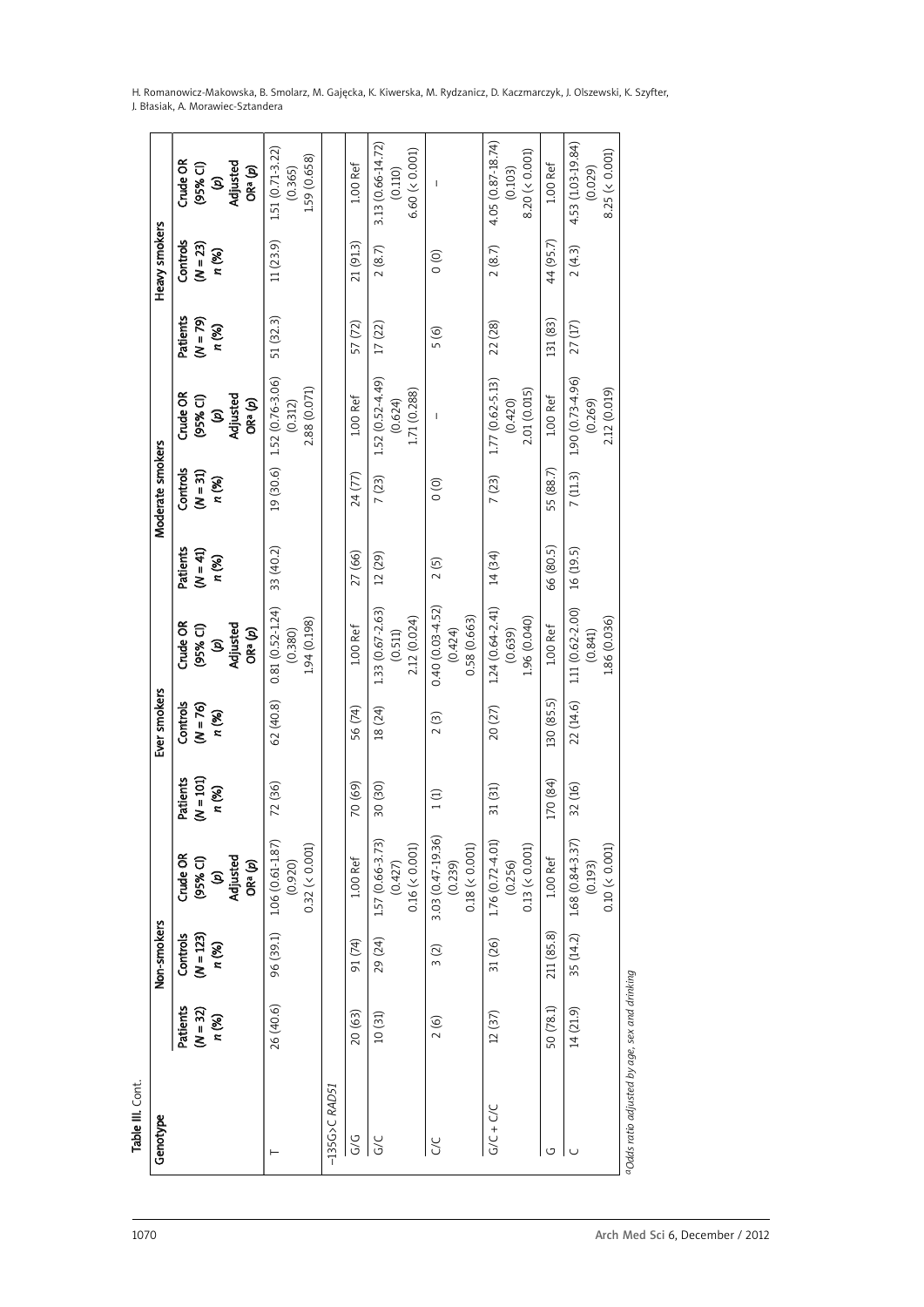Table W. Distribution of genotypes and odds ratios (OR) of the 31479G>A and the 41657C>T polymorphisms of the XACC2 gene and the -135G>C polymorphism of the RAD51 gene in patients<br>with larynx cancer and the control group a *D51* gene in patients Table IV. Distribution of genotypes and odds ratios (OR) of the 31479G>A and the 41657C>T polymorphisms of the *XRCC2* gene and the –135G>C polymorphism of the *RA* with larynx cancer and the control group according to drinking status

| Genotype                |                                 | Non-drinkers                     |                                                             |                                         | Moderate drinkers                |                                                |                                 | Heavy drinkers                  |                                                |
|-------------------------|---------------------------------|----------------------------------|-------------------------------------------------------------|-----------------------------------------|----------------------------------|------------------------------------------------|---------------------------------|---------------------------------|------------------------------------------------|
|                         | Patients<br>$(N = 60)$<br>n (%) | Controls<br>$(N = 112)$<br>n (%) | Crude OR (95% CI)<br>Adjusted<br>ORª (p)<br><u>ම</u>        | <b>Patients</b><br>$(N = 150)$<br>n (%) | Controls<br>$(N = 121)$<br>n (%) | Crude OR (95% CI)<br>Adjusted<br>ORª (p)<br>ê  | Patients<br>$(N = 43)$<br>n (%) | Controls<br>$(N = 20)$<br>n (%) | Crude OR (95% Cl)<br>Adjusted<br>ORª (p)<br>S  |
| 31479G>A XRCC2          |                                 |                                  |                                                             |                                         |                                  |                                                |                                 |                                 |                                                |
| G/G                     | 52 (87)                         | 108 (96)                         | 1.00 Ref.                                                   | 139 (93)                                | 113 (93)                         | 100 Ref.                                       | 39 (91)                         | 19 (95)                         | 100 Ref.                                       |
| G/A                     | 8(13)                           | 4 (4)                            | 15 (1.19-14.43)<br>0.37 (0.041)<br>(0.021)<br>$\frac{1}{4}$ | $11(7)$                                 | 8(7)                             | 1.11 (0.44-2.81)<br>1.79 (0.267)<br>(0.823)    | 3(7)                            | 1(5)                            | 1.46 (0.14-15.00)<br>3.65 (0.279)<br>(0.612)   |
| $\mathbb{A}/\mathbb{A}$ | $\circ$                         | $\circ$                          | $\mathsf I$                                                 | $\circ$                                 | $\circ$                          | $\mathsf I$                                    | 1(2)                            | $\circ$                         | $\begin{array}{c} \end{array}$                 |
| $G/A + A/A$             | 8 (13)                          | 4 (4)                            | 4.15 (1.19-14.43)<br>0.37 (0.041)<br>(0.021)                | $11(7)$                                 | 8(7)                             | 1.11 (0.44-2.81)<br>0.55 (0.200)<br>(0.823)    | 4(9)                            | 1(5)                            | 194 (0.20-18.65)<br>3.81 (0.061)<br>(0.488)    |
| U                       | 112 (93.3)                      | 220 (98.2)                       | 100 Ref.                                                    | 289 (96.3)                              | 234 (96.7)                       | 1.00 Ref.                                      | 81 (94.2)                       | 39 (97.5)                       | 100 Ref.                                       |
| ⋖                       | 8 (6.7)                         | 4(1.8)                           | 3.92 (1.16-13.33)<br>0.29 (0.038)<br>(0.023)                | 11(3.7)                                 | 8(3.3)                           | 1.11 (0.44-2.81)<br>0.55(0.200)<br>(0.823)     | 5(5.8)                          | 1(2.5)                          | 2.41 (0.27-21.31)<br>3.92 (0.078)<br>(0.378)   |
| -41657C>T XRCC2         |                                 |                                  |                                                             |                                         |                                  |                                                |                                 |                                 |                                                |
| <b>SC</b>               | 20 (33)                         | 41 (37)                          | 1.00 Ref.                                                   | 50 (33)                                 | 26 (21)                          | 100 Ref.                                       | 18 (42)                         | 8 (40)                          | 1.00 Ref.                                      |
| 5                       | 37 (62)                         | 66 (59)                          | $1.14(0.59 - 2.24)$<br>0.62 (0.030)<br>(0.806)              | 89 (59)                                 | 91 (75)                          | 0.51 (0.29-0.89)<br>1.19 (0.410)<br>(0.024)    | 22 (51)                         | 11(51)                          | $0.88(0.29 - 2.67)$<br>2.16 (0.071)<br>(0.920) |
| T/T                     | 3(5)                            | 5(4)                             | $1.23(0.27 - 5.67)$<br>0.30 (0.031)<br>(0.538)              | 11(7)                                   | 4(3)                             | 1.43 (0.42-4.93)<br>1.95 (0.590)<br>(0.403)    | 3(7)                            | (5)                             | 1.33 (0.12-14.87)<br>(0.665)                   |
| $T/T + C/T$             | 40 (67)                         | 71 (63)                          | $1.15(0.59 - 2.24)$<br>0.74(0.119)<br>(0.791)               | 100 (66)                                | 95 (78)                          | $0.54(0.32 - 0.95)$<br>1.13 (0.538)<br>(0.043) | 25 (58)                         | 12 (60)                         | $0.92(0.31 - 2.73)$<br>2.14 (0.061)<br>(0.888) |
| ں                       | 77 (64.1)                       | 148 (66.1)                       | 100 Ref.                                                    | 189 (63)                                | 143 (59.1)                       | 1.00 Ref.                                      | 78 (62)                         | 27 (65)                         | 1.00 Ref.                                      |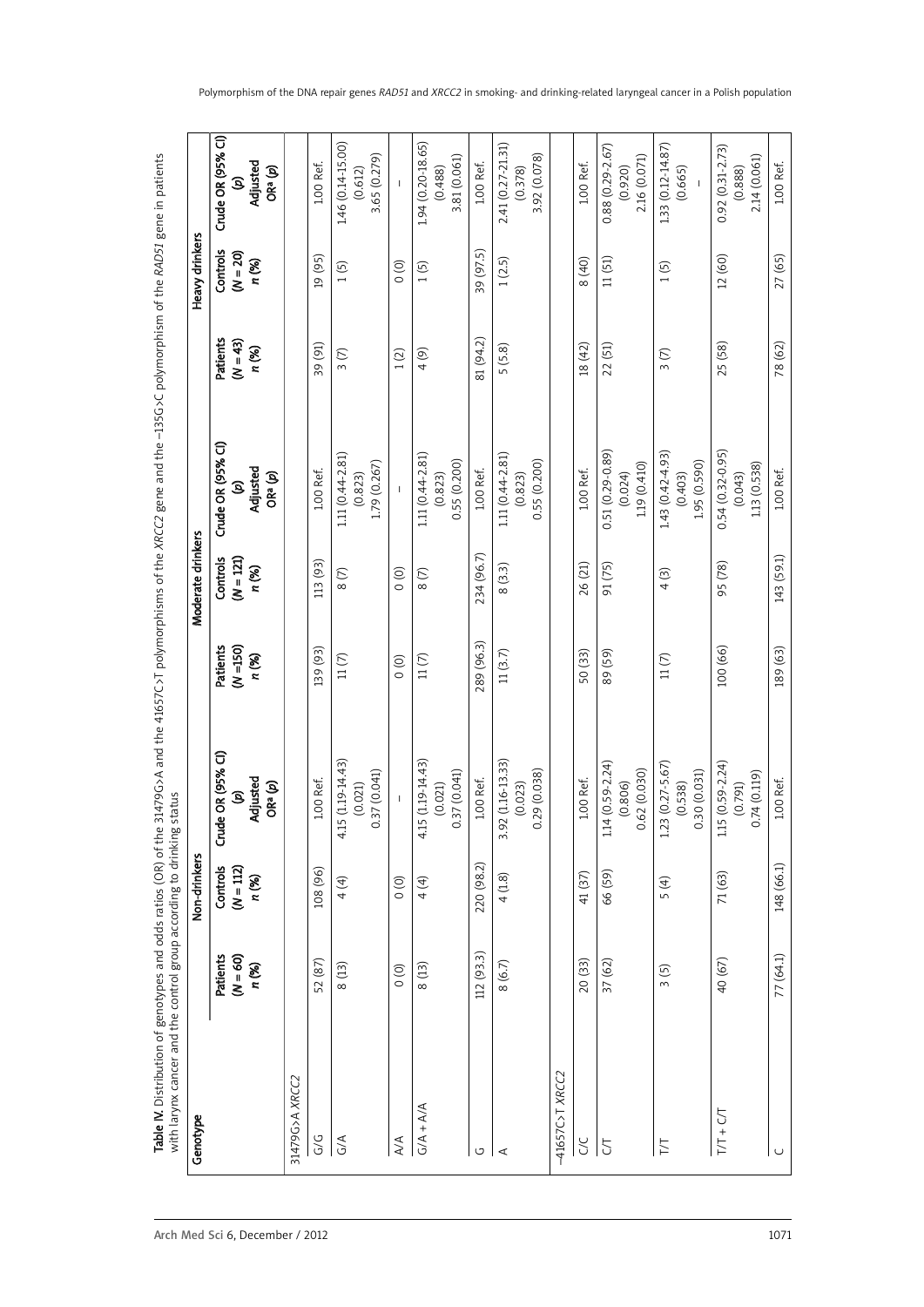| H. Romanowicz-Makowska, B. Smolarz, M. Gajęcka, K. Kiwerska, M. Rydzanicz, D. Kaczmarczyk, J. Olszewski, K. Szyfter, |  |
|----------------------------------------------------------------------------------------------------------------------|--|
| J. Błasiak. A. Morawiec-Sztandera                                                                                    |  |

Crude OR (95% CI) Patients Controls Crude OR (95% CI) Patients Controls Crude OR (95% CI) Patients Controls Crude OR (95% CI)  $6.96(0.83 - 58.41)$ 8.20 (0.99-68.15) 8.23 (1.05-64.75) G/C 16 (27) 29 (26) 1.01 (0.49-2.07) 42 (28) 26 (21) 1.48 (0.84-2.61) 11 (26) 1 (5) 6.96 (0.83-58.41) G/C + C/C 16 (27) 31 (27) 31 (27) 31 (37) 50 (37) 50 (37) 1.58 (37) 1.58 (27) 1.58 (31) 1.58 (31) 1.58 (31) 13<br>US-0-00-0020 1.58 (27) 12 (27-2.72) 12 (37) 12 (37) 13 (37) 13 (37) 13 (37) 13 (37) 13 (37) 13 (37) 13 (37) 13 16 (13.3) 33 (14.7) 0.89 (0.47-1.69) 58 (19.3) 32 (13.2) 1.57 (0.98-2.52) 15 (17.5) 1 (2.5) 8.23 (1.05-64.75) 1.41 (0.67-2.98) 03.72.90 1.79 (35.9) 1.79 (36.9) 12.9 (36.91.09-2.00 (371-0.50) 0.85.95 (38.91.20) 53 (36.7-2.95) 1.41 (38.91 (38.91 (38.91 0.59 (36.91 0.59 (36.97-2.98) 53 (36.97-2.98) 1.41 (36.97-2.98) 1.41 (38.91 0.59 (38.91 0.41 0.67- $(0.471)$ <br> $2.44(0.068)$ 3.42 (0.071) (p)<br>Adjusted 0.78 (0.1211) 2.44 (0.068) 2.23 (0.540) 2.23 (0.540) 2.44 (0.068) 3.29 (0.089) 0.32 (< 0.001) 2.37 (0.004) 3.29 (0.089) 3.43 (0.073) 0.38 (< 0.001) 2.36 (0.002) 3.43 (0.073) 1.00 Ref 0.32 (< 0.001) 2.35 (0.002) 3.42 (0.071) 1.00 Ref ORª (p)  $(0.041)$  $(0.022)$  $(0.039)$  (%) *n* (%) Adjusted *n* (%) *n* (%) Adjusted *n* (%) *n* (%) Adjusted G/G 44 (72) 81 (72) 92 Def. 31 (72) 92 Def. 31 (72) 12 (72) 12 (72) 12 (72) 12 (72) 12 (72) 12 Defe 104 (86.7) 191 (85.3) 1.00 Ref. 242 (80.7) 210 (86.8) 1.00 Ref. 71 (82.5) 39 (97.5) 1.00 Ref ORa (*p*) ORa (*p*) ORa (*p*) (1,020) (0.029) (0.029) (0.029) (0.029) (0.029) (0.029) (0.029) (0.029) (0.029) (0.029) (0.029) (0.029) (0.029  $(0.887)$  (0.087)  $(0.032)$  (0.022) (0.022) (0.01) (141) (0.074) (0.074) (0.074) (0.074) (0.074) (0.074) (0.075) (0.075) (0.075) (0.075) (0.075) (0.075) ( (*N* = 60) (*N* = 112) (*p*) (*N* =150) (*N* = 121) (*p*) (*N* = 43) (*N* = 20) (*p*)  $\overline{1}$ C/C 0 (0) 2 (2) – 8 (5) 3 (2) 2.45 (0.63-9.52) 2 (5) 0 (0) – Heavy drinkers Genotype Non-drinkers Moderate drinkers Heavy drinkers Controls 39 (97.5)  $(N = 20)$ 13 (35) 19 (95)  $1(2.5)$ n (%)  $1(5)$  $\circ$  $1(5)$ 71 (82.5) 15 (17.5) Patients<br>( $N = 43$ )<br>n (%) 53 (38) 30 (70) 11 (26) 13(31)  $2(5)$ Crude OR (95% CI)  $1.57(0.98-2.52)$ <br> $(0.074)$  $0.84(0.59 - 1.20)$ 2.45 (0.63-9.52) 1.58 (0.92-2.72) 1.48 (0.84-2.61)  $(0.399)$ <br> $1.23(0.540)$ 3.48 (0.098) 2.35 (0.002) (p)<br>Adjusted 2.37 (0.004) 2.36 (0.002) 3.48 (0.098) 100 Ref. 100 Ref. ORª (p)  $(0.216)$ (0.305)  $(0.120)$ Moderate drinkers Controls<br> $(N = 121)$ 210 (86.8) 99 (40.9) 32 (13.2) 92 (76) 29 (23) n (%) 26 (21)  $3(2)$ 242 (80.7) Patients<br>( $N = 150$ )<br> $n$  (%) 100 (67) 58 (19.3)  $111(37)$ 42 (28) 50 (33)  $8(5)$ Crude OR (95% CI) 1.79 (1.09-2.95) 1.01 (0.49-2.07)  $0.95(0.47 - 1.92)$  $0.89(0.47 - 1.69)$  $0.32$  (< 0.001)  $(0.029)$ <br> $0.78(0.121)$  $0.32~( < 0.001)$  $0.38 (< 0.001)$ (p)<br>Adjusted 100 Ref. 100 Ref. ORª (p)  $(0.888)$  $(0.841)$  $(0.887)$  $\overline{1}$ Non-drinkers  $\overline{\text{Contents}}$ <br>( $N = 112$ ) 76 (33.9) 191 (85.3) 33 (14.7)  $81\,(72)$ 29 (26) n (%)  $31(28)$  $2(2)$ 104 (86.7) Patients<br>( $N = 60$ )<br> $n$  (%)  $16(13.3)$ 43 (35.9) 44 (73)  $16(27)$  $16(27)$  $\circ$ Table **N.** Cont. 135G>C RAD51  $G/C + C/C$ –135G>C *RA* Genotype  $\frac{1}{2}$  $\overline{S}$ **C/C**  $\vdash$ G $\mathbf{C}$ 

aOdds ratio adjusted by age, sex and smoking *aOdds ratio adjusted by age, sex and smoking*

Table IV. Cont.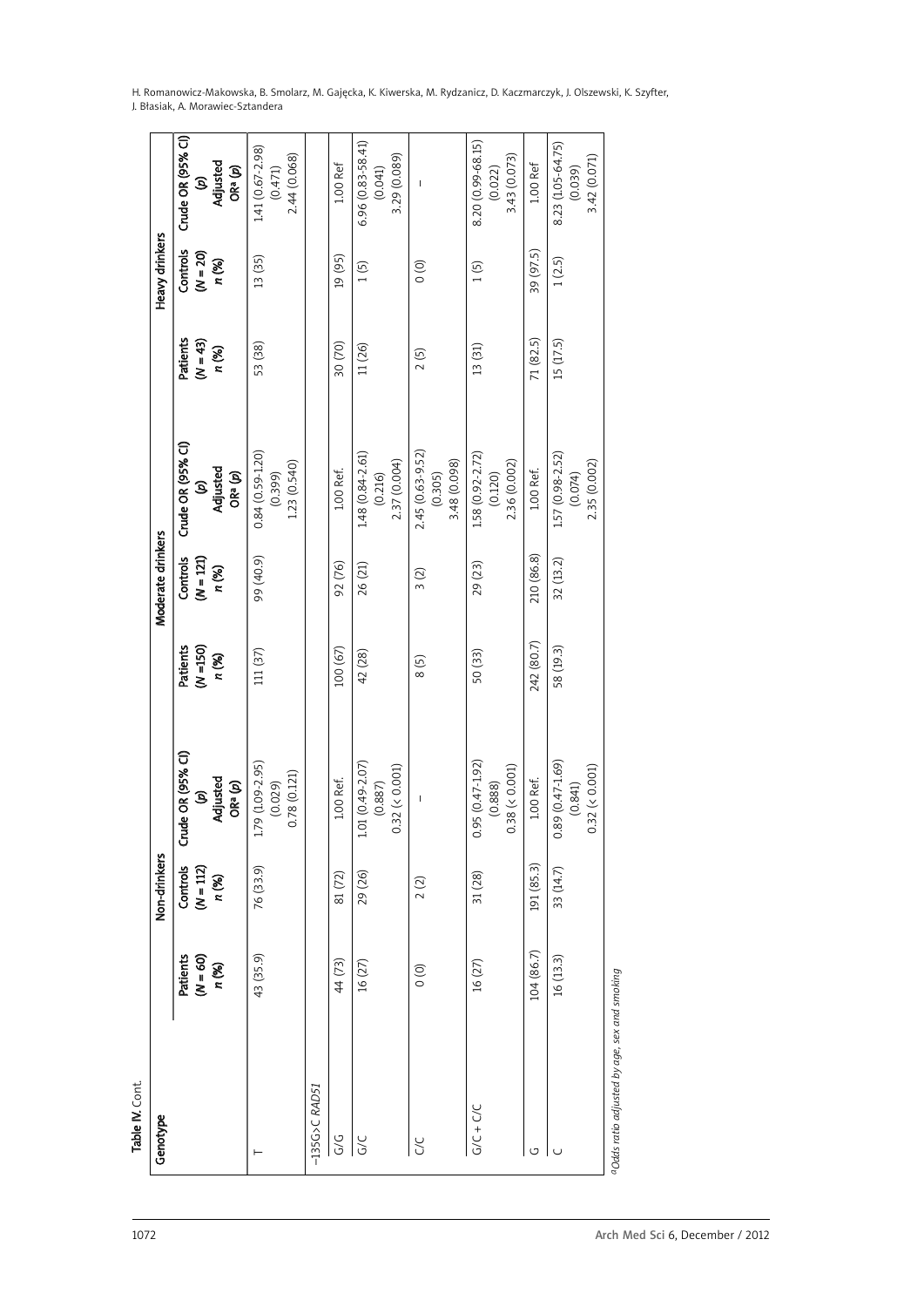nificance and may be responsible for a low DNA repair capacity phenotype characteristic of cancer patients including larynx carcinoma.

Cancer of the larynx is a head and neck cancer. These include tumors of the nasal cavities, paranasal sinuses, oral cavity, nasopharynx, oropharynx, hypopharynx, and larynx.

The contribution of polymorphisms of various DNA repair genes in development of head and neck carcinoma is controversial.

In the present work we investigated the frequencies of alleles of the *XRCC2* –41657C>T, 31479G>A, and *RAD51* –135G>C polymorphisms in blood from patients with larynx cancer and blood samples from healthy individuals. We investigated the relationship between genotype and the risk for larynx cancer, independent of smoking and drinking. In our study, none of these SNPs was found to individually contribute to larynx cancer risk. We demonstrated that there were no differences in the frequencies of the alleles between patients and controls. We also analyzed the distribution of genotypes and frequency of alleles in groups of patients suffering from larynx cancer according to different cancer staging by the TNM classification. We did not find any association of the *XRCC2* –41657C>T, 31479G>A or *RAD51* –135G>C polymorphisms in patients with cancer progression assessed by tumor size (T) and node status (N). Our results suggest that these SNPs may not be associated with the occurrence of larynx cancer. At least two concepts can be considered: these polymorphisms are not involved in larynx cancer at all, or they are dependent markers of the disease (gene-gene and gene-environment interactions may modify laryngeal cancer risk). In the second case it is important to find out which factors act in connection with *XRCC2* –41657C>T, 31479G>A, and *RAD51* –135G>C polymorphisms in larynx cancer. Therefore, as a high risk factor for larynx cancer occurrence we analyzed patients with positive smoking and drinking status within the larynx cancer group.

Our previous results confirm the significance of smoking and alcohol consumption in larynx cancer development. Drinking as well as smoking significantly increased the risk of laryngeal carcinoma in a Polish population [2].

In the reported study, we found an association between *RAD51* –135G>C and *XRCC2* –41657C>T polymorphism and the incidence of drinking-related larynx cancer, but found no significant association with *XRCC2* 31479G>A polymorphism. Instead, a significant association was identified between *RAD51* –135G>C polymorphism and smoking-related larynx cancer.

Our results are in agreement with recent data obtained for smoking- and drinking-related laryn-

geal cancer in a Polish population [14] and opposed to those obtained by Werobrouck *et al.* [32], which showed a protective effect of the –135G>C polymorphism on larynx cancer occurrence. On the other hand, a protective effect was obtained in our study for all polymorphisms in the group of never smokers and never drinkers.

Some reports have documented that the *XRCC2* –41657C>T variation was related to increased esophageal squamous cell carcinoma (ESCC) and gastric cardia adenocarcinoma (GCA) risk [24].

This study provides evidence that links – 41657C>T polymorphism of the *XRCC2* gene with the risk of larynx cancer in moderate drinkers. An increased risk of larynx cancer observed in carriers of heterozygous variants of the –41657C>T polymorphism in a group of moderate drinkers should be interpreted carefully because we did not obtain any association for the T/T homozygotes or for individuals carrying at least one T allele of this polymorphism. This may be due to a small number of variant alleles of this polymorphism obtained for a Polish population.

In our earlier studies we investigated SNPs in base excision repair genes in laryngeal carcinoma. We found that the Cys326 allele of the hOGG1 gene may increase the risk of larynx cancer associated with smoking or alcohol consumption [2]. The Ser/Cys and Cys/Cys genotypes increased the risk of larynx cancer among heavy smokers, but did not change the risk in former smokers or moderate smokers. These genotypes also increased the risk of larynx cancer in moderate and heavy drinkers.

Moreover, we analyzed *XRCC2* and *RAD51* polymorphisms in breast, endometrial and colorectal cancer [33-37]. Our results suggested that the – 135G>C polymorphism of the *RAD51* gene may be linked to endometrial and colorectal cancer and can be considered as an additional marker of this disease. However, we did not find any association of the *XRCC2* polymorphisms with endometrial, breast or colon cancer progression.

Śliwiński *et al.* examined the role of SNPs in genes that participate in the HR pathway (*XRCC3* and *RAD51*), which repairs double strand DNA breaks and risk of head and neck cancer. The presence of the *XRCC3* or *RAD51* polymorphic variants allele was associated with the increased risk of cancer progression in smoking and alcohol drinking patients [14].

Flores-Obando *et al.* found no statistically significant association between smoking, alcohol, human papillomavirus and race/ethnicity and DNA repair gene polymorphisms (*XRCC1-* base excision repair (BER) and *XPD-* nucleotide excision repair (NER)) and head and neck cancer [38]. Also, the analysis of a Hungarian population suggested that *XRCC1* polymorphism is not correlated with head and neck cancer [39].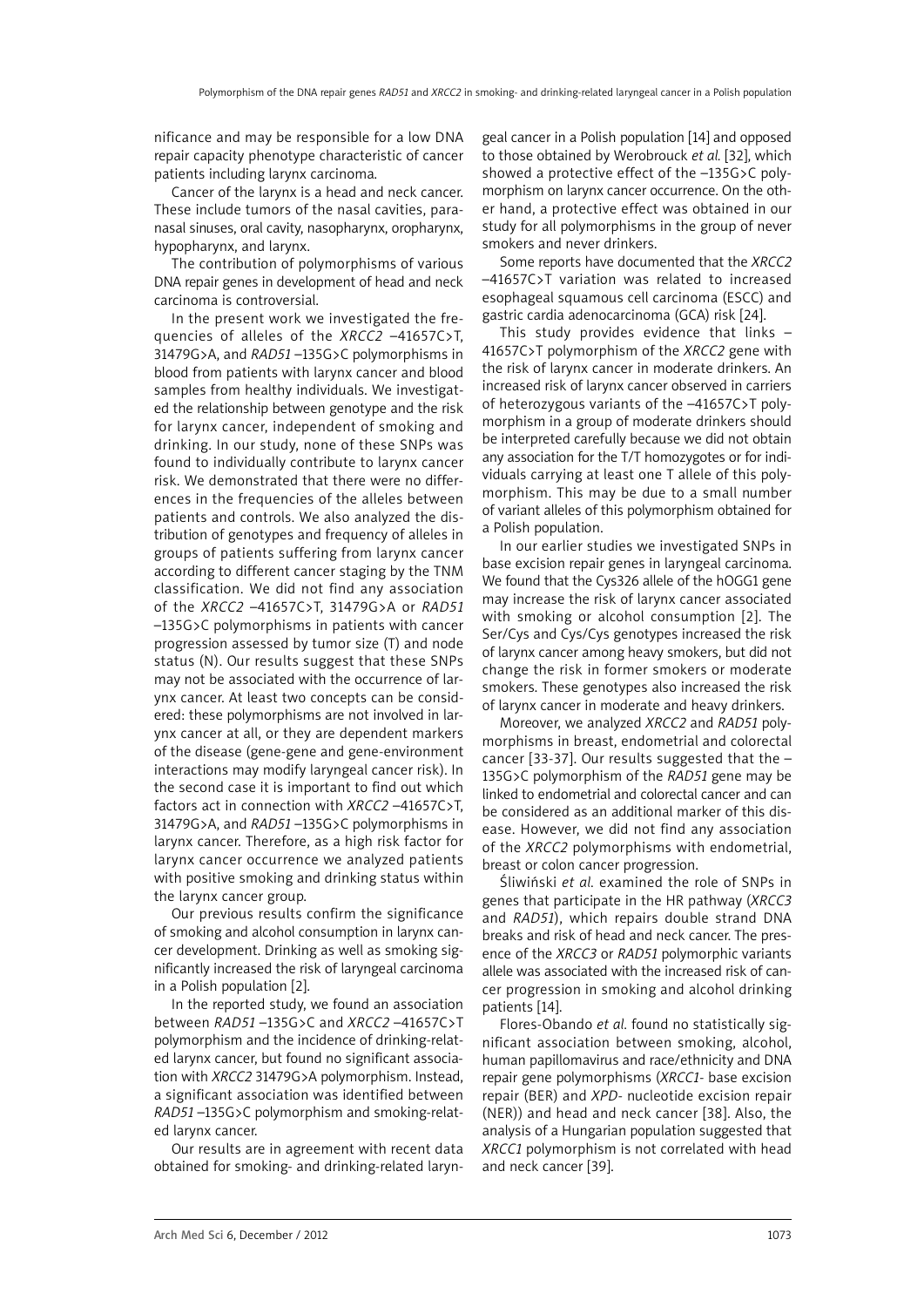H. Romanowicz-Makowska, B. Smolarz, M. Gajęcka, K. Kiwerska, M. Rydzanicz, D. Kaczmarczyk, J. Olszewski, K. Szyfter, J. Błasiak, A. Morawiec-Sztandera

In contrast, in the Polish population the combined Arg194Trp-Arg399Arg genotype of base excision repair gene *XRCC1* may be associated with head and neck cancer and may have an impact on identification of a high-risk cancer population [40].

It is known that polymorphisms in *XRCC2* may modify individual susceptibility to smoking-related cancers. Unfortunately, it is difficult to find in the literature reports directly linking SNPs in the DNA repair gene *XRCC2* with head and neck cancer occurrence. Only in single studies does the research suggest that potential combination of *XRCC1*, *XRCC2*, *XRCC3* and *XRCC4* SNPs may have an impact on identification of an oral cancer high-risk population [35].

Benhamou *et al.* [16] found a correlation between the *XRCC2*-Arg188His polymorphism and cancers of the upper aerodigestive tract. The *XRCC2* 188His allele was associated with a significantly increased risk of pharyngeal cancer. The *XRCC2* Arg188His polymorphism has been proposed to be a genetic modifier for smoking-related pancreatic cancer [17] and was associated with an increased risk of oral cancer risk [36]. In contrast, Arg188His and three SNPs in the 5' promoter region have been associated with reduced risk of bladder cancer [36].

*RAD51* and *XRCC2* gene polymorphisms have been studied as a risk factor for various cancers including larynx cancer. In conclusion, the present study provides further evidence for the significance of *XRCC2* and *RAD51* polymorphism in larynx cancer.

The obtained data suggest that the –135G>C polymorphism in *RAD51*, involved in the DNA repair pathway, is associated with larynx cancer risk in smoking and drinking patients. Finally, it is postulated that –135G>C polymorphism of the *RAD51* gene may be used as a predictive factor for smoking- and drinking-related larynx cancer in Poland. Further studies, conducted on a larger group, are suggested to clarify this point.

#### **References**

- 1. Parkin DM, Whelan SL, Ferlay J, Teppo L. Cancer incidence in five continents. Vol. VIII. IARC Scientic Publication No. 155. Lyon (France): International Agency for Research on Cancer; 2002.
- 2. Pawlowska E, Janik-Papis K, Rydzanicz M, et al. The Cys326 allele of the 8-oxoguanine DNA N-glycosylase 1 gene as a risk factor in smoking- and drinking-associated larynx cancer. Tohoku J Exp Med 2009; 219: 269-75.
- 3. Kupisz K, Stepulak A, Zdunek M, Klatka J. Preliminary results of prognostic significance of proliferating cell nuclear antigen expression in advanced primary larynx carcinomas and lymph node metastases. Arch Med Sci 2010; 6: 65-70.
- 4. Albino AP, Huang X, Jorgensen E, et al. Induction of H2AX phosphorylation in pulmonary cells by tobacco smoke: a new assay for carcinogens. Cell Cycle 2004; 3: 1062-8.
- 5. Futreal PA, Liu Q, Shattuck-Eidens D, et al. BRCA1 mutations in primary breast and ovarian carcinomas. Science 1994; 266: 120-2.
- 6. Khanna KK, Jackson SP. DNA double-strand breaks: signaling, repair and the cancer connection. Nat Genet 2001; 27: 247-54.
- 7. O'Driscoll M, Jeggo PA. The role of double-strand break repair-insights from human genetics. Nat Rev Genet 2006; 7: 45-54.
- 8. Helleday T. Pathways for mitotic homologous recombination in mammalian cells. Mutat Res 2003; 532: 103-15.
- 9. Jackson SP. Sensing and repairing DNA double-strand breaks. Carcinogenesis 2002; 23: 687-96.
- 10. Thacker J. The RAD51 gene family, genetic instability and cancer. Cancer Lett 2005; 219: 125-35.
- 11. Wang WW, Spurdle AB, Kolachana P, et al. A single nucleotide polymorphism in the 5' untranslated region of RAD51 and risk of cancer among BRCA1/2 mutation carriers. Cancer Epidemiol Biomarkers Prev 2001; 10: 955-60.
- 12. Antoniou AC, Sinilnikova OM, Simard J, et al. RAD51 135G>C modifies breast cancer risk among BRCA2 mutation carriers: results from a combined analysis of 19 studies. Am J Hum Genet 2007; 81: 1186-200.
- 13. Jakubowska A, Gronwald J, Menkiszak J, et al. The RAD51 135 G>C polymorphism modifies breast cancer and ovarian cancer risk in Polish BRCA1 mutation carriers. Cancer Epidemiol Biomarkers Prev 2007; 16: 270-5.
- 14. Sliwinski T, Walczak A, Przybylowska K, et al. Polymorphisms of the XRCC3 C722T and the RAD51 G135C genes and the risk of head and neck cancer in a Polish population. Exp Mol Pathol 2010; 89: 358-66.
- 15. Thacker J, Zdzienicka MZ. The XRCC genes: expanding roles in DNA double-strand break repair. DNA Repair 2004; 3: 1081-90.
- 16. Benhamou S, Tuimala J, Bouchardy C, Dayer P, Sarasin A, Hirvonen A. DNA repair gene XRCC2 and XRCC3 polymorphisms and susceptibility to cancers of the upper aerodigestive tract. Int J Cancer 2004; 112: 901-4.
- 17. Jiao L, Hassan MM, Bondy ML, et al. XRCC2 and XRCC3 gene polymorphism and risk of pancreatic cancer. Am J Gastroenterol 2008; 103: 360-7.
- 18. Yen CY, Liu SY, Chen CH, et al. Combinational polymorphisms of four DNA repair genes XRCC1, XRCC2, XRCC3, and XRCC4 and their association with oral cancer in Taiwan. J Oral Pathol Med 2008; 37: 271-7.
- 19. Han J, Colditz GA, Samson LD, Hunter DJ. Polymorphisms in DNA double-strand break repair genes and skin cancer risk. Cancer Res 2004; 64: 3009-13.
- 20. Kuschel B, Auranen A, McBride S. Variants in DNA doublestrand break repair genes and breast cancer susceptibility. Hum Mol Genet 2002; 11: 1399-407.
- 21. Matullo G, Guarrera S, Sacerdote C, et al. Polymorphisms/haplotypes in DNA repair genes and smoking: a bladder cancer case-control study. Cancer Epidemiol Biomarkers Prev 2005; 14: 2569-78.
- 22. Tranah GJ, Giovannucci E, Ma J, Fuchs C, Hankinson SE, Hunter DJ. XRCC2 and XRCC3 polymorphisms are not associated with risk of colorectal adenoma. Cancer Epidemiol Biomarkers Prev 2004; 13: 1090-1.
- 23. Sliwinski T, Krupa R, Majsterek I, et al. Polymorphisms of the BRCA2 and RAD51 genes in breast cancer. Breast Cancer Res Treat 2005; 94: 105-9.
- 24. Wang N, Dong XJ, Zhou RM, Guo W, Zhang XJ, Li Y. An investigation on the polymorphisms of two DNA repair genes and susceptibility to ESCC and GCA of high-